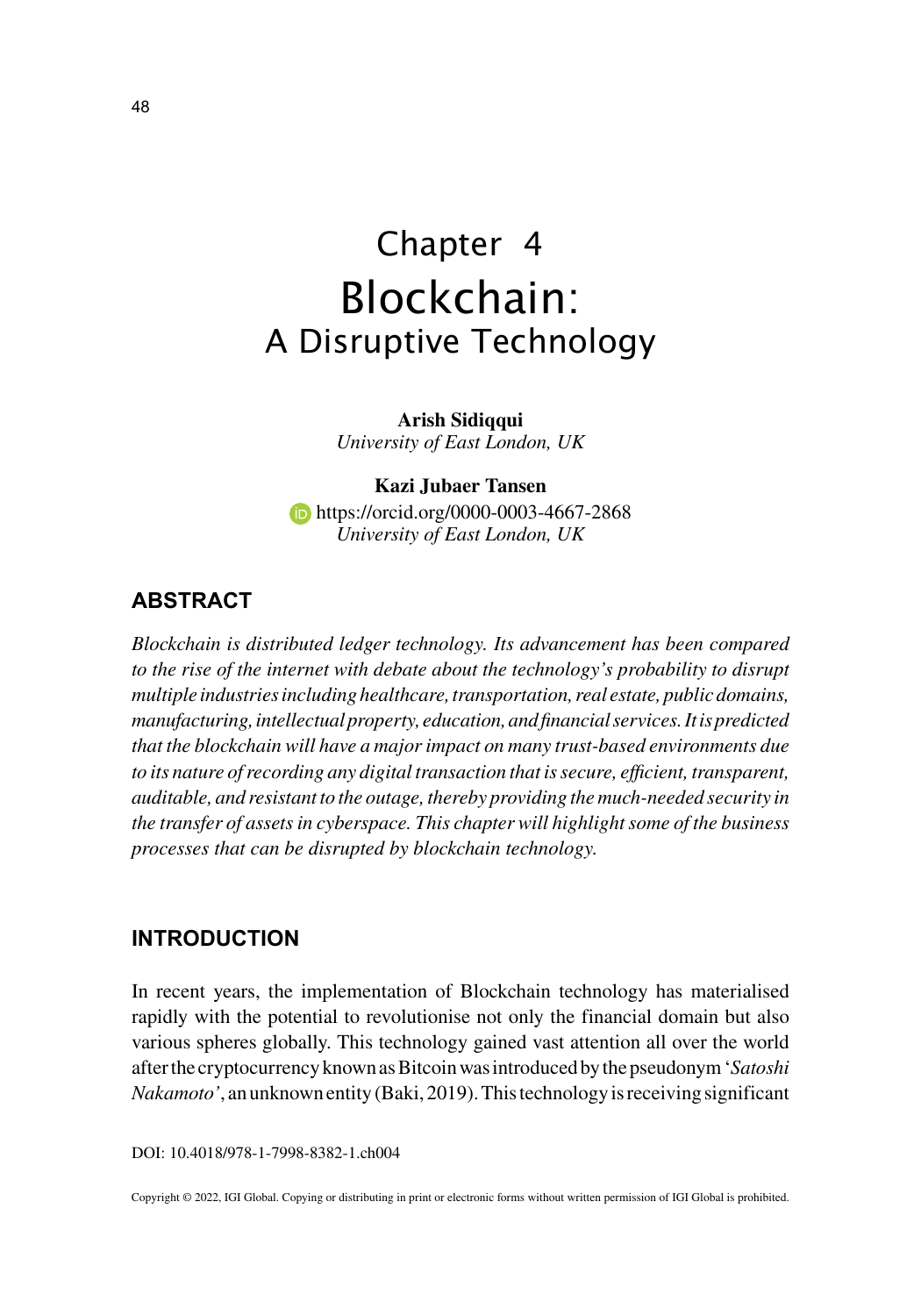#### *Blockchain*

attention because of its usability and faultlessness. The decentralised architecture of Blockchain technology empowers a distributed consensus where transactions are verifiable and data is immutable. Therefore, advantages of transparency, security, efficiency, cost-effectiveness, adaptability and many more can be achieved perfectly through proper utilisation of Blockchain. It preserves data integrity and quality by enabling decentralised defence (Zheng et al., 2017). The decentralised concept makes the Blockchain a distributed database where all node contains the entire copy of records. Distributed nodes are used in this Peer-to-Peer network to access, verify and transmit data that cannot be fabricated (Iansiti & Lakhani, 2017). In order to appreciate the true disruptive potential of this technology, five core principles of Blockchain, such as Distributed Database, Transparency, P2P Transmission, Computational Logic and Immutable Records are required to be considered.

#### **TECHNOLOGY**

A Blockchain is a form of distributed ledger that records the transaction in 'Blocks'. A set of transactions are stored in the Block which contains a link to the previous Block, consequently, a chain of sequentially ordered Blocks is formed (Mayes, Jayasinghe & Markantonakis, 2014). A distributed ledger is the core of Blockchain through which data can be inserted and amended using the nodes' Consensus mechanism in the network. Every collaborating node in a Blockchain contains a copy of the entire records in a sequence of the interconnected system (Valduriez & Ozsu, 2011). In a Blockchain, the cryptographic hash function is used to link sequential Blocks together in such a way that, any modification of transaction data in a Block would alter the hash value of the following Block and consequently this alteration process goes on for the rest of the subsequent Blocks in the chain. This mechanism introduces easily noticeable discrepancies in the event of any slightest alteration to the Blockchain (Ferretti, D'Angelo & Marzolla, 2018). In order to provide a reasonable level of anonymity, Blockchain utilises digital pseudonyms which are hashed public keys. This pseudonym can be used to trace the actions of an individual. However, correlating a pseudonym to an exact individual is resourceintensive (Zhu et al., 2016).

The fundamental properties of Blockchain technology are Decentralisation, Transparency and Immutability. Decentralisation refers to the process that enables the function of dispersing and restraining control from centralised authority or location. It contains the potential to facilitate the transaction of data in a transparent manner without the requirement of a trusted third party. The structure of a decentralised system ensures that one single entity does not store the information, but every